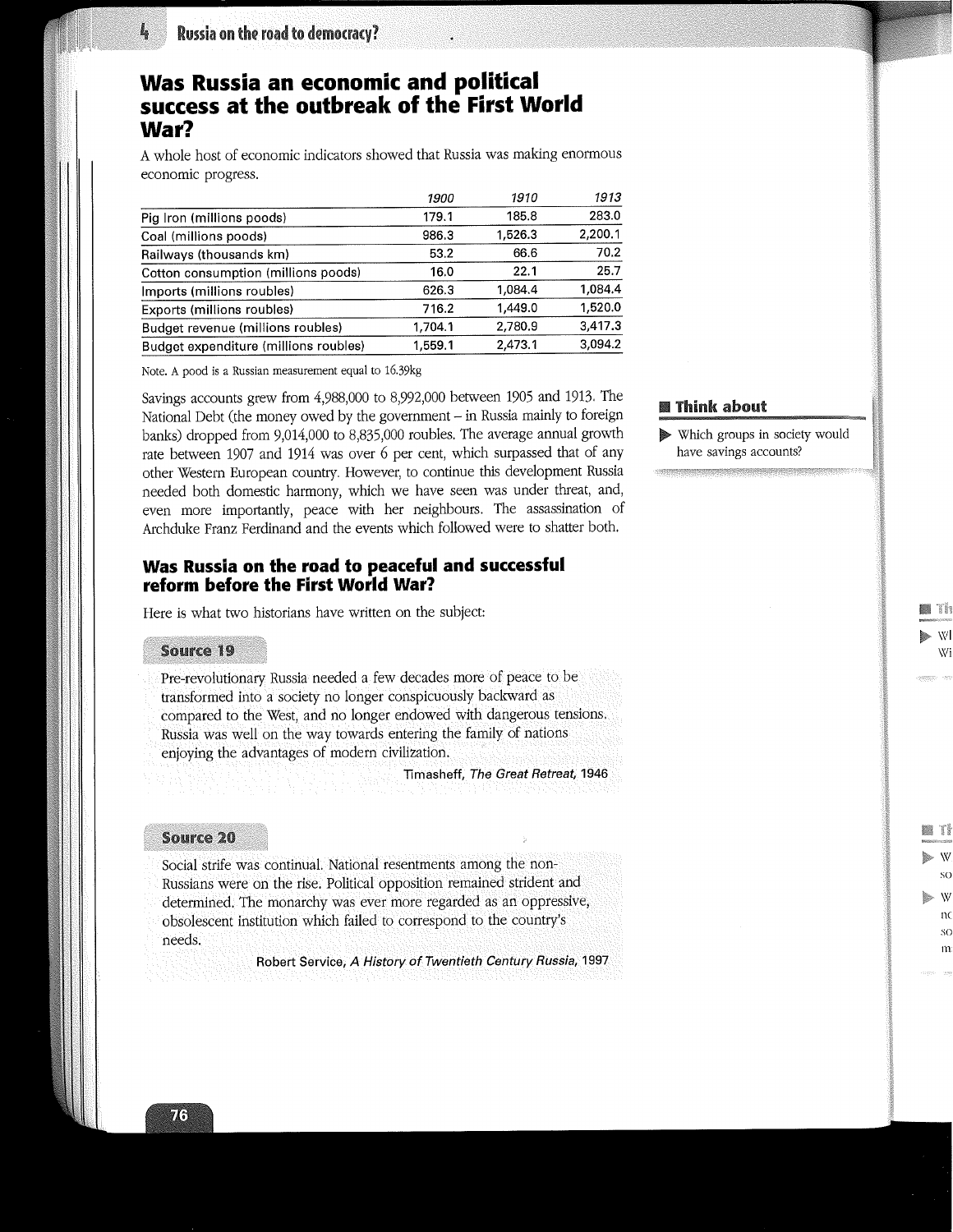KEY SKILLS

#### **Activity**

There is a huge gulf between the two historians in Sources 19 and 20. Go back through this chapter and collect evidence under the following headings. Look for evidence both for and against each of these propositions:

- ~l Were the peasants contented in 1914?
- 2 Were the workers contented?
- ~ Was the middle class contented?
- 4 Was there less political opposition, violent and non-violent?
- 5 Did economic growth have a strong basis?
- 6 Had the Tsar built a new stable political basis for the regime?

Which of the views expressed by the two historians above do you think best describes Russia at the outbreak of the First World War?

What do you think were the chances of Russia making a peaceful transition to a west European style democracy?

Prepare notes on each of the propositions and then produce a summary of evidence which supports and undermines the two different views expressed in Sources 19 and 20. You should now write a report or essay explaining your own answer to the main question. You will need to incorporate a visual image in your report.

# **Why did Russian forces perform so badly in the First World War?**

## **The public reaction to the outbreak of war**

The war began with a display of patriotic feeling. When the Tsar appeared on the balcony of the Winter Palace soldiers and civilians fell to their knees and sang 'God bless the Tsar'. Would this emotional attachment be strengthened by a victorious war against the Central Powers, Turkey, Germany and Austria-Hungary - a war which Russia was entering in defence of fellow Slavs in Serbia?

The Duma met a week after the declaration of war and gave the government almost a unanimous vote of confidence. Only 22 socialists walked out of the chamber and refused to support the war. Lenin denounced it from abroad:

### **Source 21**

The slogans of social democracy at this time must be: First, allembracing propaganda extending to the army and to the theatre of war, propagating socialist revolution, and the necessity of using weapons not against one's own brothers, the hired slaves of other countries, but against the reactionary and bourgeois governments and parties of all nations...a ruthless struggle against the chauvinism and 'patriotism' of the petty bourgeoisie and bourgeoisie Of all countries without exception.

Written by Lenin in September 1914

Virtually no one in Russia supported Lenin's call. The first years of the war were a barren time for the would-be revolutionary. Patriotism made a stronger claim on workers everywhere than the summons to class war.

## **Think about**

ciety would ~ts?

> $\triangleright$  What happened in front of the Winter Palace in 1905?

### **Think about**

 $\blacktriangleright$  What is Lenin urging Russian soldiers to do in this source?

 $\triangleright$  Why do you think this appeal did have much success with the soldiers in the Russian, or for that matter any other, army?

**POOLIDATE**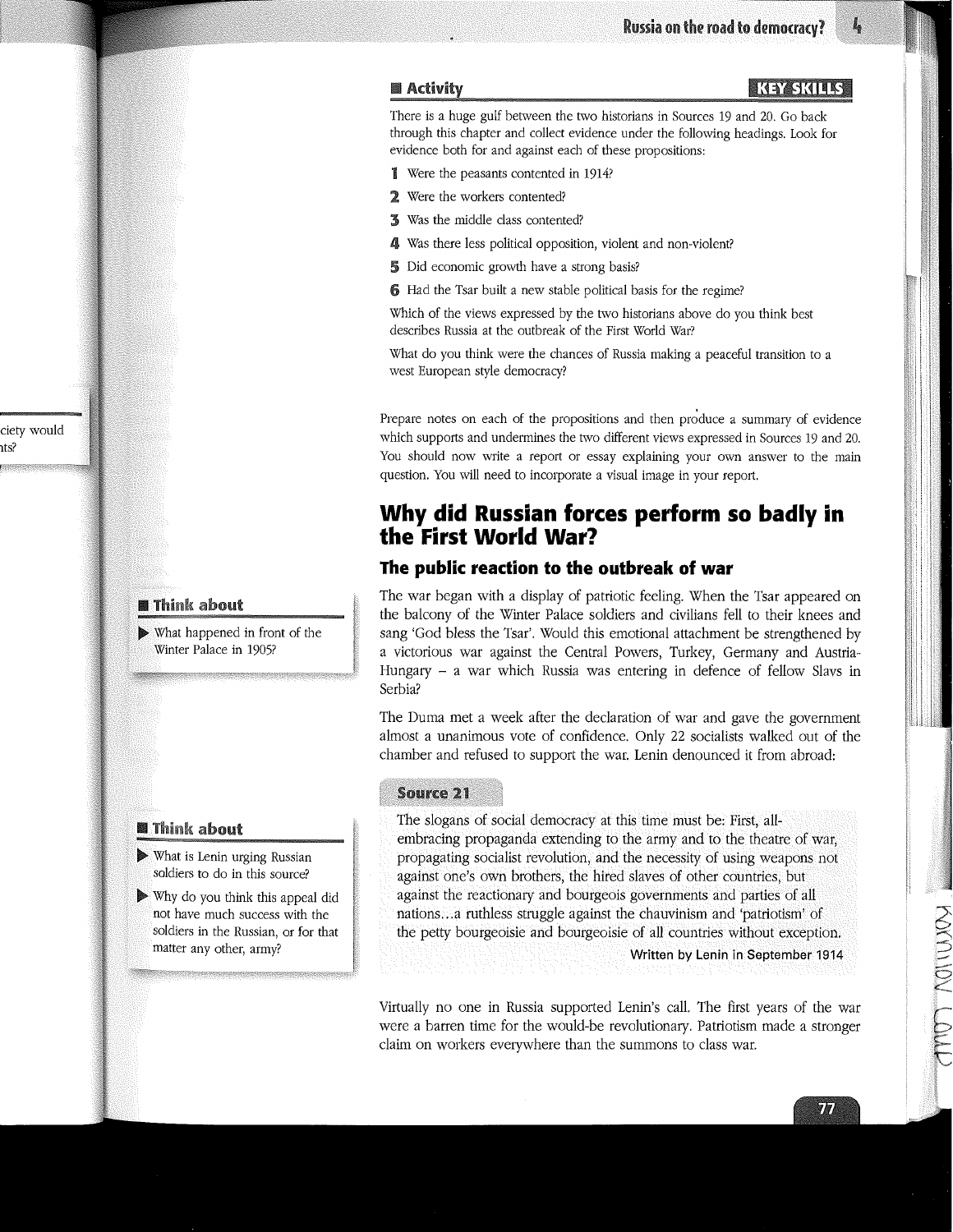## **Military problems**

Į,

Russian forces quickly found out that they would not find it easy against the modern German army. Their surprisingly quick advance into the east of the German Empire was brought to an abrupt stop at the battle of Tannenberg and later at the Masurian Lakes where a whole army was surrounded. The Russians lost over 4 million men in the first 12 months of the war.



The Eastern Front in the First World War

The heroic efforts of their badly trained and equipped soldiers were no match for German superior tactics and artillery. A British historian who spent much of the war in Russia wrote:

#### **Source 23**

The most impressive thing of all is the extraordinary endurance of the men in the trenches. It is a common sight for a man to be five to eight days in the trenches in pouring rain, almost, or sometimes altogether without food, then perhaps to rush on to the enemy, to fall and see half his comrades fall, but the rest still going forward, to lie perhaps through the night, and then to the hospital to lose a limb: and yet...such men are not only patient and affectionate to all who do anything for them, but really cheerful and contented.

**Sir** B. Pares, The Fall of the Russian Monarchy, 1939

They did. however, make some early gains against the Austro-Hungarian army in Galicia. By the end of 1915 the Russian army was in headlong retreat. Difficulties of transport produced other problems, as Sir B. Pares goes on to recount (Source 24).

## ulnellic

#### **1914**

7 August Russian victory at Gumbinnen 18 **August** Russian defeat at Tannenburg 2 September Russian defeat at Masurian Lakes 1915 February Russian advance into East Prussia repelled 4 March Russia seizes Memel from Germans 7 June Russian defeat at Rawa Ruska **August** Tsar Nicholas assumes command of Russian forces September Russian forces evacuate Vilna 1916 February Russia captures Erzerum

from Turkey June The Brusilov Offensive -

halted after early success 1917

4 June Russian offensive against Anstrians begins July Russian forces in retreat 20 August Russians evacuate Riga 5 December Peace talks open with Germany and her allies at Brest-Litovsk

## **Team** Further reading

N. Stone, The *Eastern Front*

## **Source 24**

The normal monthly wastage exceeded in quantity the supplies received from the rear. The greatest lack was still of rifles. Unarmed men had to be sent into the trenches to wait till their comrades were killed or wounded and their rifles became available.



},~ A priest blesses the wounded at Russian fielc hospital clur the First War.

## **n** Think What do about tt Russian

## **m** Think

Why di threater conseq

## $\sqrt{0}$

One histo Russians v than the 0 1916. The shells to